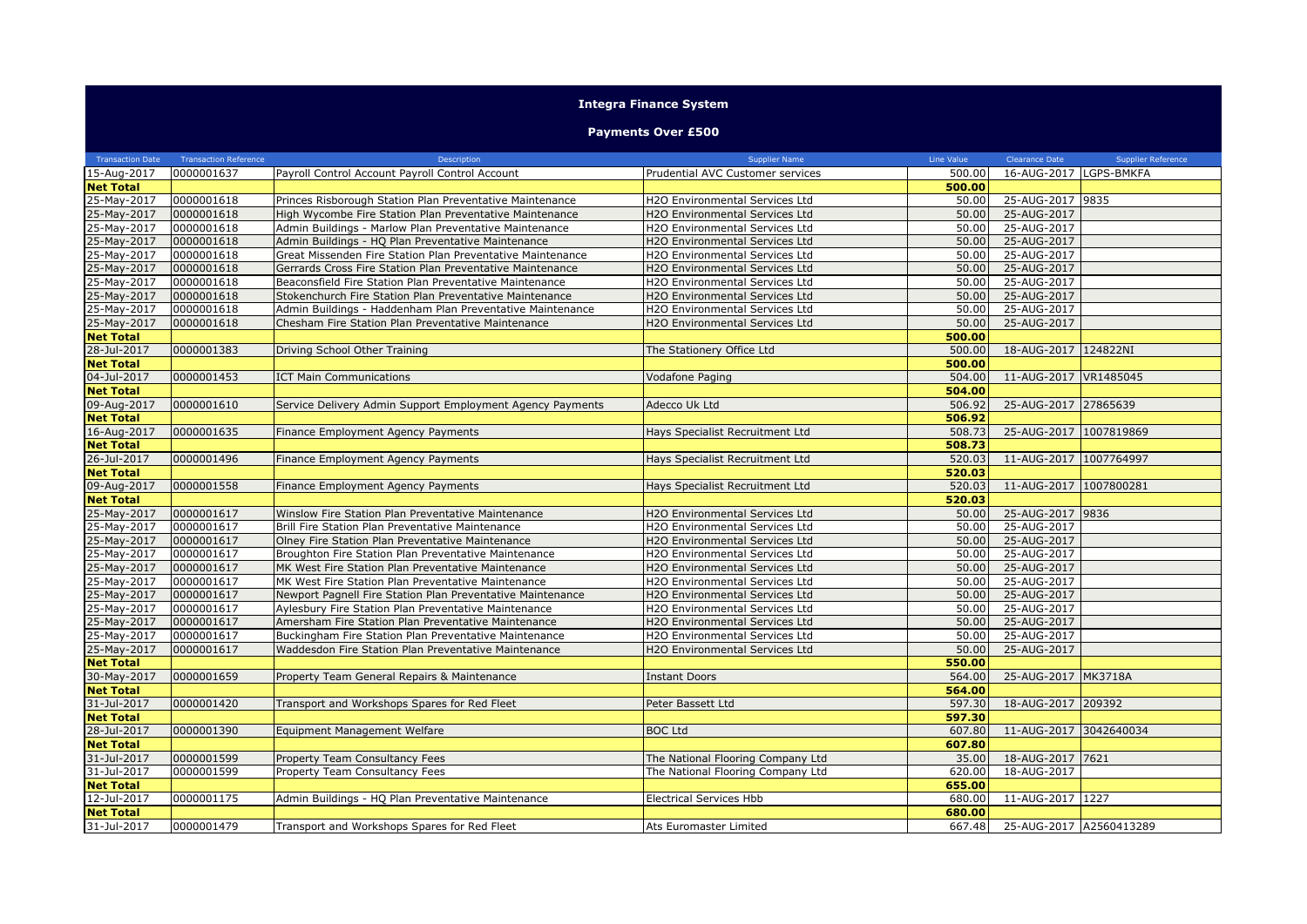| 31-Jul-2017                | 0000001479               | Transport and Workshops Spares for Red Fleet               | Ats Euromaster Limited                   | 12.40          | 25-AUG-2017            |  |
|----------------------------|--------------------------|------------------------------------------------------------|------------------------------------------|----------------|------------------------|--|
| 31-Jul-2017                | 0000001479               | Transport and Workshops Spares for Red Fleet               | Ats Euromaster Limited                   | 1.24           | 25-AUG-2017            |  |
| <b>Net Total</b>           |                          |                                                            |                                          | 681.12         |                        |  |
| 02-Aug-2017                | 0000001492               | Equipment Management Protective Clothing                   | Southcombe Bros Ltd                      | 615.00         | 25-AUG-2017 143502     |  |
| 02-Aug-2017                | 0000001492               | Equipment Management Protective Clothing                   | Southcombe Bros Ltd                      | 110.20         | 25-AUG-2017            |  |
| <b>Net Total</b>           |                          |                                                            |                                          | 725.20         |                        |  |
| 24-Jul-2017                | 0000001466               | Driving School Consultancy Fees                            | Oxfordshire County Council               | 0.18           | 11-AUG-2017 3920170529 |  |
| 24-Jul-2017                | 0000001466               | Driving School Consultancy Fees                            | Oxfordshire County Council               | 503.82         | 11-AUG-2017            |  |
| 24-Jul-2017                | 0000001466               | Driving School Consultancy Fees                            | Oxfordshire County Council               | 255.59         | 11-AUG-2017            |  |
| <b>Net Total</b>           |                          |                                                            |                                          | 759.59         |                        |  |
| 10-Jul-2017                | 0000001555               | <b>ICT Computer Software</b>                               | Cadline Limited                          | 780.00         | 11-AUG-2017 1026548    |  |
| <b>Net Total</b>           |                          |                                                            |                                          | 780.00         |                        |  |
| 21-Jul-2017                | 0000001319               | Asset Control Account Asset Control Account                | Oak Park Alarms Security Serv Ltd        | 780.00         | 18-AUG-2017 66730      |  |
| <b>Net Total</b>           |                          |                                                            |                                          | 780.00         |                        |  |
| 13-Jul-2017                | 0000001423               | Amersham Fire Station Plan Preventative Maintenance        | P French                                 | 23.00          | 11-AUG-2017 02262      |  |
| 13-Jul-2017                | 0000001423               | Marlow Fire Station Plan Preventative Maintenance          | P French                                 | 52.00          | 11-AUG-2017            |  |
| 13-Jul-2017                | 0000001423               | Chesham Fire Station Plan Preventative Maintenance         | P French                                 | 25.00          | 11-AUG-2017            |  |
| 13-Jul-2017                | 0000001423               | Stokenchurch Fire Station Plan Preventative Maintenance    | P French                                 | 20.00          | 11-AUG-2017            |  |
| 13-Jul-2017                | 0000001423               | High Wycombe Fire Station Plan Preventative Maintenance    | P French                                 | 80.00          | 11-AUG-2017            |  |
| 13-Jul-2017                | 0000001423               | Brill Fire Station Plan Preventative Maintenance           | P French                                 | 15.00          | 11-AUG-2017            |  |
| 13-Jul-2017                | 0000001423               | Winslow Fire Station Plan Preventative Maintenance         | P French                                 | 20.00          | 11-AUG-2017            |  |
| 13-Jul-2017                | 0000001423               | MK West Fire Station Plan Preventative Maintenance         | P French                                 | 85.00          | 11-AUG-2017            |  |
| 13-Jul-2017                | 0000001423               | MK West Fire Station Plan Preventative Maintenance         | P French                                 | 80.00          | 11-AUG-2017            |  |
| 13-Jul-2017                | 0000001423               | Newport Pagnell Fire Station Plan Preventative Maintenance | P French                                 | 30.00          | 11-AUG-2017            |  |
| 13-Jul-2017                | 0000001423               | Broughton Fire Station Plan Preventative Maintenance       |                                          | 52.00          | 11-AUG-2017            |  |
| 13-Jul-2017                | 0000001423               |                                                            | P French                                 | 80.00          | 11-AUG-2017            |  |
|                            | 0000001423               | Admin Buildings - HQ Plan Preventative Maintenance         | P French                                 | 25.00          | 11-AUG-2017            |  |
| 13-Jul-2017                |                          | Admin Buildings - Unit 7 Plan Preventative Maintenance     | P French                                 |                |                        |  |
| 13-Jul-2017<br>13-Jul-2017 | 0000001423<br>0000001423 | Olney Fire Station Plan Preventative Maintenance           | P French                                 | 20.00<br>25.00 | 11-AUG-2017            |  |
|                            |                          | Buckingham Fire Station Plan Preventative Maintenance      | P French                                 |                | 11-AUG-2017            |  |
| 13-Jul-2017                | 0000001423               | Waddesdon Fire Station Plan Preventative Maintenance       | P French                                 | 15.00          | 11-AUG-2017            |  |
| 13-Jul-2017                | 0000001423               | Haddenham Fire Station Plan Preventative Maintenance       | P French                                 | 52.00          | 11-AUG-2017            |  |
| 13-Jul-2017                | 0000001423               | Princes Risborough Station Plan Preventative Maintenance   | P French                                 | 20.00          | 11-AUG-2017            |  |
| 13-Jul-2017                | 0000001423               | Beaconsfield Fire Station Plan Preventative Maintenance    | P French                                 | 35.00          | 11-AUG-2017            |  |
| 13-Jul-2017                | 0000001423               | Gerrards Cross Fire Station Plan Preventative Maintenance  | P French                                 | 23.00          | 11-AUG-2017            |  |
| 13-Jul-2017                | 0000001423               | Great Missenden Fire Station Plan Preventative Maintenance | P French                                 | 23.00          | 11-AUG-2017            |  |
| <b>Net Total</b>           |                          |                                                            |                                          | 800.00         |                        |  |
| 03-Aug-2017                | 0000001499               | Staff Development Health and Safety Training               | Evac & Chair International Limited       | 400.00         | 25-AUG-2017 INV100327  |  |
| 03-Aug-2017                | 0000001499               | Staff Development Health and Safety Training               | Evac & Chair International Limited       | 400.00         | 25-AUG-2017            |  |
| <b>Net Total</b>           |                          |                                                            |                                          | 800.00         |                        |  |
| 30-May-2017                | 0000001651               | Property Team General Repairs & Maintenance                | <b>Instant Doors</b>                     | 804.00         | 25-AUG-2017 MK3719     |  |
| <b>Net Total</b>           |                          |                                                            |                                          | 804.00         |                        |  |
| 27-Jul-2017                | 0000001455               | Payroll Control Account Cycle 2 Work                       | Sodexo (P&MMEmployeeBenefits) Cycle Plus | 1,000.00       | 04-AUG-2017 81032215   |  |
| <b>Net Total</b>           |                          |                                                            |                                          | 1,000.00       |                        |  |
| 01-Aug-2017                | 0000001458               | <b>Equipment Management Uniforms</b>                       | Arco Ltd                                 | 105.37         | 18-AUG-2017 930760093  |  |
| 01-Aug-2017                | 0000001458               | <b>Equipment Management Uniforms</b>                       | Arco Ltd                                 | 105.37         | 18-AUG-2017            |  |
| 01-Aug-2017                | 0000001458               | <b>Equipment Management Uniforms</b>                       | Arco Ltd                                 | 210.75         | 18-AUG-2017            |  |
| 01-Aug-2017                | 0000001458               | <b>Equipment Management Uniforms</b>                       | Arco Ltd                                 | 210.75         | 18-AUG-2017            |  |
| 01-Aug-2017                | 0000001458               | <b>Equipment Management Uniforms</b>                       | Arco Ltd                                 | 210.75         | 18-AUG-2017            |  |
| <b>Net Total</b>           |                          |                                                            |                                          | 842.99         |                        |  |
| 26-Jul-2017                | 0000001481               | MK West Fire Station Metered Charges - Water               | Anglian Water Services Ltd               | 864.93         | 11-AUG-2017 8057639588 |  |
| <b>Net Total</b>           |                          |                                                            |                                          | 864.93         |                        |  |
| 03-Aug-2017                | 0000001509               | Equipment Management General Postage                       | Fire Solutions Equip Group Ltd           | 35.00          | 18-AUG-2017 10016309   |  |
| 03-Aug-2017                | 0000001509               | Equipment Management Welfare                               | Fire Solutions Equip Group Ltd           | 960.00         | 18-AUG-2017            |  |
| <b>Net Total</b>           |                          |                                                            |                                          | 995.00         |                        |  |
| 01-Aug-2017                | 0000001398               | Property Team General Repairs & Maintenance                | <b>Tencer Limited</b>                    | 1,024.18       | 11-AUG-2017 101928     |  |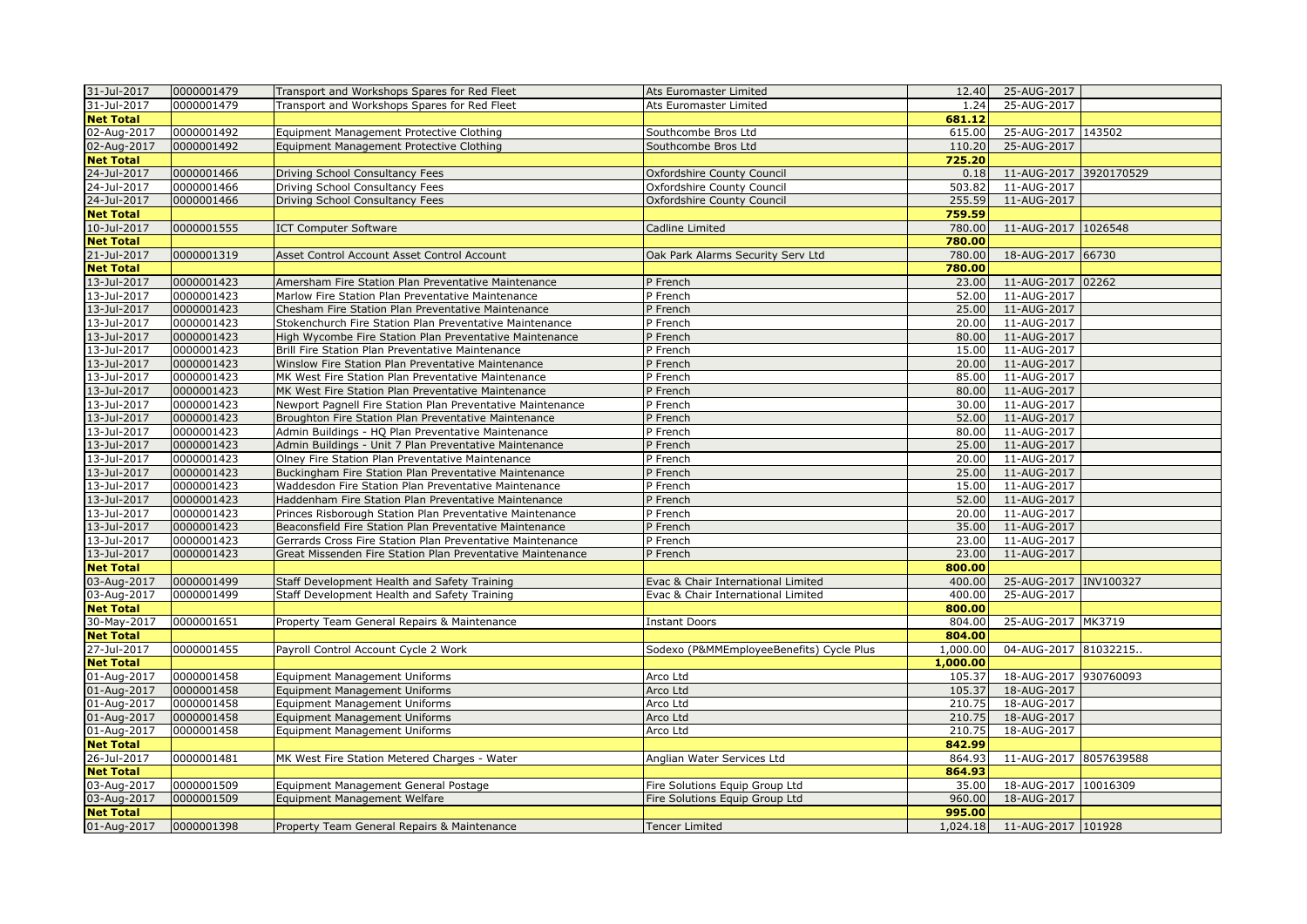| <b>Net Total</b> |            |                                                            |                                  | 1,024.18 |                          |  |
|------------------|------------|------------------------------------------------------------|----------------------------------|----------|--------------------------|--|
| 31-Jul-2017      | 0000001427 | Amersham Fire Station Plan Preventative Maintenance        | H2O Environmental Services Ltd   | 50.00    | 25-AUG-2017 10047        |  |
| 31-Jul-2017      | 0000001427 | Chesham Fire Station Plan Preventative Maintenance         | H2O Environmental Services Ltd   | 50.00    | 25-AUG-2017              |  |
| 31-Jul-2017      | 0000001427 | Stokenchurch Fire Station Plan Preventative Maintenance    | H2O Environmental Services Ltd   | 50.00    | 25-AUG-2017              |  |
| 31-Jul-2017      | 0000001427 | High Wycombe Fire Station Plan Preventative Maintenance    | H2O Environmental Services Ltd   | 50.00    | 25-AUG-2017              |  |
| 31-Jul-2017      | 0000001427 | Brill Fire Station Plan Preventative Maintenance           | H2O Environmental Services Ltd   | 50.00    | 25-AUG-2017              |  |
| 31-Jul-2017      | 0000001427 | Winslow Fire Station Plan Preventative Maintenance         | H2O Environmental Services Ltd   | 50.00    | 25-AUG-2017              |  |
| 31-Jul-2017      | 0000001427 | MK West Fire Station Plan Preventative Maintenance         | H2O Environmental Services Ltd   | 50.00    | 25-AUG-2017              |  |
| 31-Jul-2017      | 0000001427 | MK West Fire Station Plan Preventative Maintenance         | H2O Environmental Services Ltd   | 50.00    | 25-AUG-2017              |  |
| 31-Jul-2017      | 0000001427 | Newport Pagnell Fire Station Plan Preventative Maintenance | H2O Environmental Services Ltd   | 50.00    | 25-AUG-2017              |  |
| 31-Jul-2017      | 0000001427 | Broughton Fire Station Plan Preventative Maintenance       | H2O Environmental Services Ltd   | 50.00    | 25-AUG-2017              |  |
| 31-Jul-2017      | 0000001427 | Admin Buildings - Marlow Plan Preventative Maintenance     | H2O Environmental Services Ltd   | 50.00    | 25-AUG-2017              |  |
| 31-Jul-2017      | 0000001427 | Admin Buildings - HQ Plan Preventative Maintenance         | H2O Environmental Services Ltd   | 50.00    | 25-AUG-2017              |  |
| 31-Jul-2017      | 0000001427 | Great Missenden Fire Station Plan Preventative Maintenance | H2O Environmental Services Ltd   | 50.00    | 25-AUG-2017              |  |
| 31-Jul-2017      | 0000001427 | Gerrards Cross Fire Station Plan Preventative Maintenance  | H2O Environmental Services Ltd   | 50.00    | 25-AUG-2017              |  |
| 31-Jul-2017      | 0000001427 | Beaconsfield Fire Station Plan Preventative Maintenance    | H2O Environmental Services Ltd   | 50.00    | 25-AUG-2017              |  |
| 31-Jul-2017      | 0000001427 | Princes Risborough Station Plan Preventative Maintenance   | H2O Environmental Services Ltd   | 50.00    | 25-AUG-2017              |  |
| 31-Jul-2017      | 0000001427 | Aylesbury Fire Station Plan Preventative Maintenance       | H2O Environmental Services Ltd   | 50.00    | 25-AUG-2017              |  |
| 31-Jul-2017      | 0000001427 | Waddesdon Fire Station Plan Preventative Maintenance       | H2O Environmental Services Ltd   | 50.00    | 25-AUG-2017              |  |
| 31-Jul-2017      | 0000001427 | Buckingham Fire Station Plan Preventative Maintenance      | H2O Environmental Services Ltd   | 50.00    | 25-AUG-2017              |  |
| 31-Jul-2017      | 0000001427 | Olney Fire Station Plan Preventative Maintenance           | H2O Environmental Services Ltd   | 50.00    | 25-AUG-2017              |  |
| 31-Jul-2017      | 0000001427 | Admin Buildings - Haddenham Plan Preventative Maintenance  | H2O Environmental Services Ltd   | 50.00    | 25-AUG-2017              |  |
| <b>Net Total</b> |            |                                                            |                                  | 1,050.00 |                          |  |
| 13-Jul-2017      | 0000001166 | Equipment Management Protective Clothing                   | <b>Giffard Newton</b>            | 139.80   | 04-AUG-2017 2041526      |  |
| 13-Jul-2017      | 0000001166 | Equipment Management Protective Clothing                   | Giffard Newton                   | 139.80   | 04-AUG-2017              |  |
| 13-Jul-2017      | 0000001166 | Equipment Management Protective Clothing                   | <b>Giffard Newton</b>            | 45.90    | 04-AUG-2017              |  |
| 13-Jul-2017      | 0000001166 | Equipment Management Protective Clothing                   | <b>Giffard Newton</b>            | 69.90    | 04-AUG-2017              |  |
| 13-Jul-2017      | 0000001166 | Equipment Management Protective Clothing                   | <b>Giffard Newton</b>            | 69.90    | 04-AUG-2017              |  |
| 13-Jul-2017      | 0000001166 | Equipment Management Protective Clothing                   | Giffard Newton                   | 47.00    | 04-AUG-2017              |  |
| 13-Jul-2017      | 0000001166 | Equipment Management Protective Clothing                   | <b>Giffard Newton</b>            | 114.75   | 04-AUG-2017              |  |
| 13-Jul-2017      | 0000001166 | Equipment Management Protective Clothing                   | <b>Giffard Newton</b>            | 137.70   | 04-AUG-2017              |  |
| 13-Jul-2017      | 0000001166 | Equipment Management Protective Clothing                   | <b>Giffard Newton</b>            | 91.80    | 04-AUG-2017              |  |
| 13-Jul-2017      | 0000001166 | Equipment Management Protective Clothing                   | <b>Giffard Newton</b>            | 68.85    | 04-AUG-2017              |  |
| 13-Jul-2017      | 0000001166 | Equipment Management Protective Clothing                   | <b>Giffard Newton</b>            | 137.70   | 04-AUG-2017              |  |
| <b>Net Total</b> |            |                                                            |                                  | 1,063.10 |                          |  |
| 20-Jul-2017      | 0000001343 | Operational Training Plan Preventative Maintenance         | <b>KTF Fire Training GmbH</b>    | 1,074.88 | 11-AUG-2017 180.00001231 |  |
| <b>Net Total</b> |            |                                                            |                                  | 1,074.88 |                          |  |
| 20-Jul-2017      | 0000001328 | Transport and Workshops Spares for Red Fleet               | Truckeast Ltd                    | 1,095.95 | 04-AUG-2017 15076166     |  |
| <b>Net Total</b> |            |                                                            |                                  | 1,095.95 |                          |  |
| 04-May-2017      | 0000001373 | Transport and Workshops Spares for Red Fleet               | Truckeast Ltd                    | 394.58   | 11-AUG-2017 15075172     |  |
| 04-May-2017      | 0000001373 | Transport and Workshops Spares for Red Fleet               | Truckeast Ltd                    | 46.12    | 11-AUG-2017              |  |
| 04-May-2017      | 0000001373 | Transport and Workshops Spares for Red Fleet               | Truckeast Ltd                    | 1.00     | 11-AUG-2017              |  |
| 04-May-2017      | 0000001373 | Transport and Workshops Spares for Red Fleet               | Truckeast Ltd                    | 6.00     | 11-AUG-2017              |  |
| 04-May-2017      | 0000001373 | Transport and Workshops Spares for Red Fleet               | <b>Truckeast Ltd</b>             | 559.56   | 11-AUG-2017              |  |
| 04-May-2017      | 0000001373 | Transport and Workshops Spares for Red Fleet               | Truckeast Ltd                    | 67.20    | 11-AUG-2017              |  |
| 04-May-2017      | 0000001373 | Transport and Workshops Spares for Red Fleet               | Truckeast Ltd                    | 21.50    | 11-AUG-2017              |  |
| <b>Net Total</b> |            |                                                            |                                  | 1,095.96 |                          |  |
| 29-Jul-2017      | 0000001394 | Staff Development Staff Training Fees                      | Strategic Management Development | 1,000.00 | 11-AUG-2017 1312         |  |
| 29-Jul-2017      | 0000001394 | Staff Development Staff Training Fees                      | Strategic Management Development | 115.20   | 11-AUG-2017              |  |
| <b>Net Total</b> |            |                                                            |                                  | 1,115.20 |                          |  |
| 30-Jun-2017      | 0000001381 | Human Resources Occupational Health Nurse Sess             | M.K. Occupational Health         | 1,135.00 | 25-AUG-2017 90401        |  |
| <b>Net Total</b> |            |                                                            |                                  | 1,135.00 |                          |  |
| 29-Jul-2017      | 0000001393 | Staff Development Staff Training Fees                      | Strategic Management Development | 1,000.00 | 11-AUG-2017 1313         |  |
| 29-Jul-2017      | 0000001393 | Staff Development Staff Training Fees                      | Strategic Management Development | 67.50    | 11-AUG-2017              |  |
| 29-Jul-2017      | 0000001393 | Staff Development Staff Training Fees                      | Strategic Management Development | 112.00   | 11-AUG-2017              |  |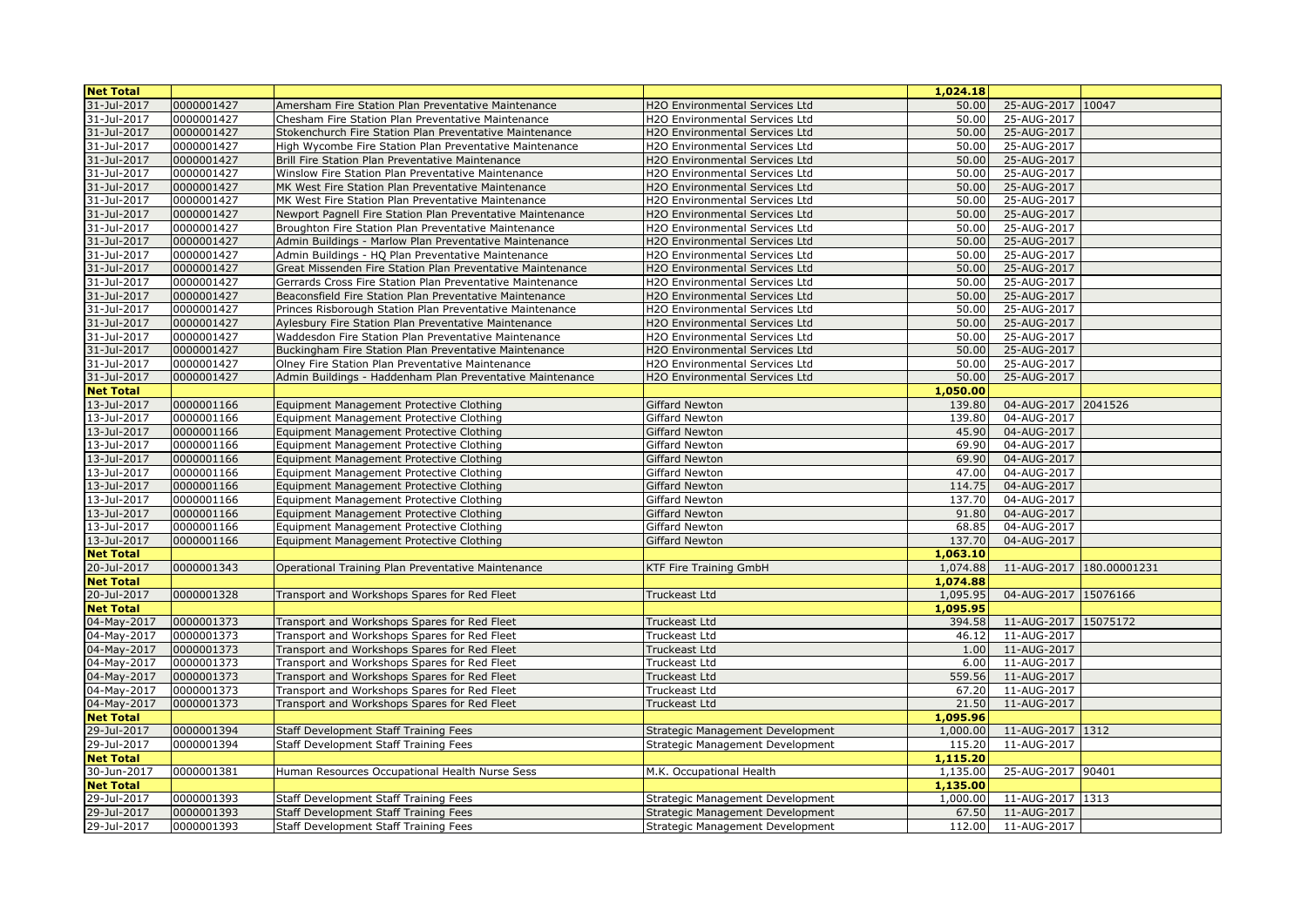| <b>Net Total</b> |            |                                                     |                                         | 1,179.50 |                           |                             |
|------------------|------------|-----------------------------------------------------|-----------------------------------------|----------|---------------------------|-----------------------------|
| 13-Jul-2017      | 0000001267 | Transport and Workshops Vehicle Installation        | Airwave Solutions Ltd                   | 816.31   |                           | 04-AUG-2017 0940000003-079C |
| 13-Jul-2017      | 0000001267 | Transport and Workshops Vehicle Installation        | Airwave Solutions Ltd                   | 43.56    | 04-AUG-2017               |                             |
| 13-Jul-2017      | 0000001267 | Transport and Workshops Vehicle Installation        | Airwave Solutions Ltd                   | 326.94   | 04-AUG-2017               |                             |
| <b>Net Total</b> |            |                                                     |                                         | 1,186.81 |                           |                             |
| 27-Jul-2017      | 0000001480 | Transport and Workshops Spares for Red Fleet        | Ats Euromaster Limited                  | 96.00    | 18-AUG-2017 A2560413198   |                             |
| 27-Jul-2017      | 0000001480 | Transport and Workshops Spares for Red Fleet        | Ats Euromaster Limited                  | 440.22   | 18-AUG-2017               |                             |
| 27-Jul-2017      | 0000001480 | Transport and Workshops Spares for Red Fleet        | Ats Euromaster Limited                  | 667.48   | 18-AUG-2017               |                             |
| 27-Jul-2017      | 0000001480 | Transport and Workshops Spares for Red Fleet        | Ats Euromaster Limited                  | 24.80    | 18-AUG-2017               |                             |
| 27-Jul-2017      | 0000001480 | Transport and Workshops Spares for Red Fleet        | Ats Euromaster Limited                  | 2.48     | 18-AUG-2017               |                             |
| <b>Net Total</b> |            |                                                     |                                         | 1,230.98 |                           |                             |
| 31-Jul-2017      | 0000001495 | Finance Employment Agency Payments                  | Hays Specialist Recruitment Ltd         | 1,335.00 | 11-AUG-2017 1007775334    |                             |
| <b>Net Total</b> |            |                                                     |                                         | 1,335.00 |                           |                             |
| 30-Jun-2017      | 0000001540 | Property Team Plan Preventative Maintenance         | Fit-Tek                                 | 60.00    | 18-AUG-2017 3002-17       |                             |
| 30-Jun-2017      | 0000001540 | Property Team Plan Preventative Maintenance         | Fit-Tek                                 | 60.00    | 18-AUG-2017               |                             |
| 30-Jun-2017      | 0000001540 | Property Team Plan Preventative Maintenance         | Fit-Tek                                 | 60.00    | 18-AUG-2017               |                             |
| 30-Jun-2017      | 0000001540 | Property Team Plan Preventative Maintenance         | Fit-Tek                                 | 60.00    | 18-AUG-2017               |                             |
| 30-Jun-2017      | 0000001540 | Property Team Plan Preventative Maintenance         | Fit-Tek                                 | 60.00    | 18-AUG-2017               |                             |
| 30-Jun-2017      | 0000001540 | Property Team Plan Preventative Maintenance         | Fit-Tek                                 | 75.00    | 18-AUG-2017               |                             |
| 30-Jun-2017      | 0000001540 | Property Team Plan Preventative Maintenance         | Fit-Tek                                 | 60.00    | 18-AUG-2017               |                             |
| 30-Jun-2017      | 0000001540 | Property Team Plan Preventative Maintenance         | Fit-Tek                                 | 75.00    | 18-AUG-2017               |                             |
| 30-Jun-2017      | 0000001540 | Property Team Plan Preventative Maintenance         | Fit-Tek                                 | 60.00    | 18-AUG-2017               |                             |
| 30-Jun-2017      | 0000001540 | Property Team Plan Preventative Maintenance         | Fit-Tek                                 | 60.00    | 18-AUG-2017               |                             |
| 30-Jun-2017      | 0000001540 | Property Team Plan Preventative Maintenance         | Fit-Tek                                 | 75.00    | 18-AUG-2017               |                             |
| 30-Jun-2017      | 0000001540 | Property Team Plan Preventative Maintenance         | Fit-Tek                                 | 75.00    | 18-AUG-2017               |                             |
| 30-Jun-2017      | 0000001540 | Property Team Plan Preventative Maintenance         | Fit-Tek                                 | 60.00    | 18-AUG-2017               |                             |
| 30-Jun-2017      | 0000001540 | Property Team Plan Preventative Maintenance         | Fit-Tek                                 | 75.00    | 18-AUG-2017               |                             |
| 30-Jun-2017      | 0000001540 | Property Team Plan Preventative Maintenance         | Fit-Tek                                 | 75.00    | 18-AUG-2017               |                             |
| 30-Jun-2017      | 0000001540 | Property Team Plan Preventative Maintenance         | Fit-Tek                                 | 60.00    | 18-AUG-2017               |                             |
| 30-Jun-2017      | 0000001540 | Property Team Plan Preventative Maintenance         | Fit-Tek                                 | 75.00    | 18-AUG-2017               |                             |
| 30-Jun-2017      | 0000001540 | Property Team Plan Preventative Maintenance         | Fit-Tek                                 | 75.00    | 18-AUG-2017               |                             |
| 30-Jun-2017      | 0000001540 | Property Team Plan Preventative Maintenance         | Fit-Tek                                 | 75.00    | 18-AUG-2017               |                             |
| 30-Jun-2017      | 0000001540 | Property Team Plan Preventative Maintenance         | Fit-Tek                                 | 75.00    | 18-AUG-2017               |                             |
| <b>Net Total</b> |            |                                                     |                                         | 1,350.00 |                           |                             |
| 25-Jul-2017      | 0000001429 | ICT Wide area network                               | Updata Infrastructure Uk                | 684.00   | 25-AUG-2017 6092009586    |                             |
| 25-Jul-2017      | 0000001429 | Short-term Creditors SAP GRIR Take On Balances      | Updata Infrastructure Uk                | 709.00   | 25-AUG-2017               |                             |
| <b>Net Total</b> |            |                                                     |                                         | 1,393.00 |                           |                             |
| 24-Jul-2017      | 0000001346 | Equipment Management Welfare                        | Angus Fire Ltd                          | 959.20   | 11-AUG-2017 8039189       |                             |
| 24-Jul-2017      | 0000001346 | Equipment Management Welfare                        | Angus Fire Ltd                          | 429.40   | 11-AUG-2017               |                             |
| 24-Jul-2017      | 0000001346 | Equipment Management General Postage                | Angus Fire Ltd                          | 9.00     | $\overline{11}$ -AUG-2017 |                             |
| <b>Net Total</b> |            |                                                     |                                         | 1,397.60 |                           |                             |
| 02-Aug-2017      | 0000001456 | Admin Buildings - Aerial Sites Consultancy Fees     | Hub Telecoms Consultancy Ltd            | 1,400.00 | 11-AUG-2017 000013        |                             |
| <b>Net Total</b> |            |                                                     |                                         | 1,400.00 |                           |                             |
| 26-Jun-2017      | 0000001612 | Admin Buildings - HQ Plan Preventative Maintenance  | Tencer Limited                          | 1,400.10 | 18-AUG-2017 101430        |                             |
| <b>Net Total</b> |            |                                                     |                                         | 1,400.10 |                           |                             |
| 31-Jul-2017      | 0000001389 | Research and Development Operational Equipment      | Thomas Graham & Sons (Iron & Steel) Ltd | 10.00    | 18-AUG-2017 MR246591      |                             |
| 31-Jul-2017      | 0000001389 | Research and Development Operational Equipment      | Thomas Graham & Sons (Iron & Steel) Ltd | 346.13   | 18-AUG-2017               |                             |
| 31-Jul-2017      | 0000001389 | Research and Development Operational Equipment      | Thomas Graham & Sons (Iron & Steel) Ltd | 1,066.50 | 18-AUG-2017               |                             |
| <b>Net Total</b> |            |                                                     |                                         | 1,422.63 |                           |                             |
| 10-Aug-2017      | 0000001582 | Staff Development Staff Training Fees               | Procurement Courses Ltd                 | 1,475.00 | 25-AUG-2017 324/17        |                             |
| <b>Net Total</b> |            |                                                     |                                         | 1,475.00 |                           |                             |
| 18-Jul-2017      | 0000001380 | Transport and Workshops Operational Leased Vehicles | JCB Finance (Leasing) Ltd               | 741.60   | 04-AUG-2017 00067639      |                             |
| 18-Jul-2017      | 0000001380 | Transport and Workshops Operational Leased Vehicles | JCB Finance (Leasing) Ltd               | 741.60   | 04-AUG-2017               |                             |
| <b>Net Total</b> |            |                                                     |                                         | 1,483.20 |                           |                             |
| 08-Aug-2017      | 0000001634 | Property Team General Repairs & Maintenance         | Oak Park Alarms Security Serv Ltd       | 1,530.00 | 25-AUG-2017 67077         |                             |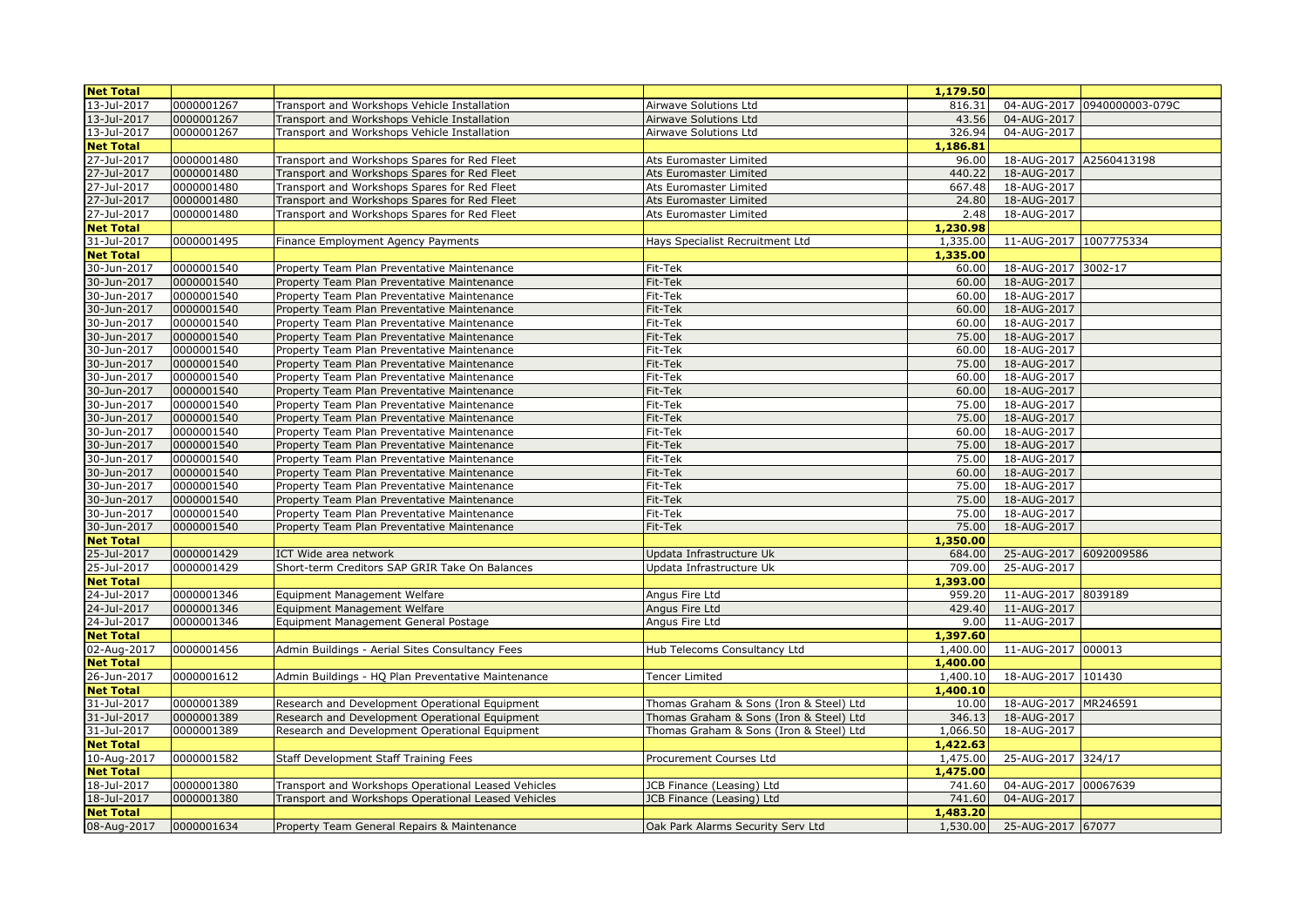| <b>Net Total</b>                |            |                                                          |                                       | 1,530.00             |                        |  |
|---------------------------------|------------|----------------------------------------------------------|---------------------------------------|----------------------|------------------------|--|
| 06-Apr-2017                     | 0000001518 | Senior Management Team Licences                          | The Copyright Licensing Agency        | 1,562.48             | 11-AUG-2017 600969     |  |
| <b>Net Total</b>                |            |                                                          |                                       | 1,562.48             |                        |  |
| 31-Jul-2017                     | 0000001387 | Waddesdon Fire Station Cleaning Contract Services        | <b>Ever Brite Cleaning Services</b>   | 73.57                | 18-AUG-2017 11920      |  |
| 31-Jul-2017                     | 0000001387 | Winslow Fire Station Cleaning Contract Services          | Ever Brite Cleaning Services          | 78.60                | 18-AUG-2017            |  |
| 31-Jul-2017                     | 0000001387 | Buckingham Fire Station Cleaning Contract Services       | Ever Brite Cleaning Services          | 203.57               | 18-AUG-2017            |  |
| 31-Jul-2017                     | 0000001387 | Broughton Fire Station Cleaning Contract Services        | Ever Brite Cleaning Services          | 377.07               | 18-AUG-2017            |  |
| 31-Jul-2017                     | 0000001387 | MK West Fire Station Cleaning Contract Services          | Ever Brite Cleaning Services          | 320.55               | 18-AUG-2017            |  |
| 31-Jul-2017                     | 0000001387 | MK West Fire Station Cleaning Contract Services          | Ever Brite Cleaning Services          | 330.16               | 18-AUG-2017            |  |
| 31-Jul-2017                     | 0000001387 | Newport Pagnell Fire Station Cleaning Contract Services  | Ever Brite Cleaning Services          | 185.11               | 18-AUG-2017            |  |
| <b>Net Total</b>                |            |                                                          |                                       | 1,568.63             |                        |  |
| 12-Jul-2017                     | 0000001174 | Princes Risborough Station Plan Preventative Maintenance | <b>Electrical Services Hbb</b>        | 263.33               | 04-AUG-2017 1228       |  |
| 12-Jul-2017                     | 0000001174 | MK West Fire Station Plan Preventative Maintenance       | <b>Electrical Services Hbb</b>        | 263.33               | 04-AUG-2017            |  |
| 12-Jul-2017                     | 0000001174 | Marlow Fire Station Plan Preventative Maintenance        | <b>Electrical Services Hbb</b>        | 263.33               | 04-AUG-2017            |  |
| 12-Jul-2017                     | 0000001174 | Transport and Workshops Plan Preventative Maintenance    | <b>Electrical Services Hbb</b>        | 263.33               | 04-AUG-2017            |  |
| 12-Jul-2017                     | 0000001174 | Broughton Fire Station Plan Preventative Maintenance     | <b>Electrical Services Hbb</b>        | 263.33               | 04-AUG-2017            |  |
| 12-Jul-2017                     | 0000001174 | Aylesbury Fire Station Plan Preventative Maintenance     | <b>Electrical Services Hbb</b>        | 263.33               | 04-AUG-2017            |  |
| <b>Net Total</b>                |            |                                                          |                                       | 1,579.98             |                        |  |
| 26-Jul-2017                     | 0000001477 | Prevention Subs Professional/Nat Bodies                  | <b>Buckinghamshire County Council</b> | 1,690.00             | 11-AUG-2017 2203038799 |  |
| <b>Net Total</b>                |            |                                                          |                                       | 1,690.00             |                        |  |
| 16-Jun-2017                     | 0000001552 | Transport and Workshops Car Leasing                      | Lex Autolease Ltd                     | 1,866.75             | 11-AUG-2017 MRI5594550 |  |
| <b>Net Total</b>                |            |                                                          |                                       | 1,866.75             |                        |  |
| 16-Jul-2017                     | 0000001351 | Transport and Workshops Car Leasing                      | Lex Autolease Ltd                     | 1,866.75             | 11-AUG-2017 MRI5714044 |  |
| <b>Net Total</b>                |            |                                                          |                                       | 1,866.75             |                        |  |
| 02-Aug-2017                     | 0000001493 | Equipment Management Protective Clothing                 | Southcombe Bros Ltd                   | 909.15               | 25-AUG-2017 143501     |  |
| 02-Aug-2017                     | 0000001493 | Equipment Management Protective Clothing                 | Southcombe Bros Ltd                   | 826.50               | 25-AUG-2017            |  |
| <b>Net Total</b>                |            |                                                          |                                       | 1,735.65             |                        |  |
| 26-Jul-2017                     | 0000001392 | Urban Search and Rescue Operational Equipment            | Safequip Ltd                          | 1,602.10             | 11-AUG-2017 43047      |  |
| 26-Jul-2017                     | 0000001392 | Urban Search and Rescue Operational Equipment            | Safequip Ltd                          | 125.00               | 11-AUG-2017            |  |
| 26-Jul-2017                     | 0000001392 | Urban Search and Rescue Operational Equipment            | Safequip Ltd                          | 25.00                | 11-AUG-2017            |  |
| <b>Net Total</b>                |            |                                                          |                                       | 1,752.10             |                        |  |
| 07-Aug-2017                     | 0000001494 | Finance Employment Agency Payments                       | Hays Specialist Recruitment Ltd       | 1,780.00             | 11-AUG-2017 1007792434 |  |
| <b>Net Total</b>                |            |                                                          |                                       | 1,780.00             |                        |  |
| 15-Aug-2017                     | 0000001600 | Finance Employment Agency Payments                       | Hays Specialist Recruitment Ltd       | 1,780.00             | 18-AUG-2017 1007812282 |  |
| <b>Net Total</b><br>14-Jul-2017 | 0000001167 |                                                          |                                       | 1,780.00<br>1,790.00 | 04-AUG-2017 0000168865 |  |
| <b>Net Total</b>                |            | Equipment Management Welfare                             | Packexe Limited                       | 1,790.00             |                        |  |
| 05-Jul-2017                     | 0000001510 | Asset Control Account Asset Control Account              | <b>Bray Decor</b>                     | 1,807.00             | 11-AUG-2017 1STFLOORWC |  |
| <b>Net Total</b>                |            |                                                          |                                       | 1,807.00             |                        |  |
| 05-Jul-2017                     | 0000001581 | Asset Control Account Asset Control Account              | J Bray Decor                          | 1,315.00             | 25-AUG-2017 05.07.2017 |  |
| 05-Jul-2017                     | 0000001581 | Asset Control Account Asset Control Account              | J Bray Decor                          | 528.00               | 25-AUG-2017            |  |
| <b>Net Total</b>                |            |                                                          |                                       | 1,843.00             |                        |  |
| 17-Jul-2017                     | 0000001233 | Equipment Management Protective Clothing                 | MSA (Britain) Ltd                     | 829.40               | 11-AUG-2017 99133206   |  |
| 17-Jul-2017                     | 0000001233 | Equipment Management Protective Clothing                 | MSA (Britain) Ltd                     | 369.20               | 11-AUG-2017            |  |
| 17-Jul-2017                     | 0000001233 | Equipment Management Protective Clothing                 | MSA (Britain) Ltd                     | 279.60               | 11-AUG-2017            |  |
| 17-Jul-2017                     | 0000001233 | Equipment Management Protective Clothing                 | MSA (Britain) Ltd                     | 369.20               | 11-AUG-2017            |  |
| <b>Net Total</b>                |            |                                                          |                                       | 1,847.40             |                        |  |
| 19-Apr-2017                     | 0000001365 | Transport and Workshops Operational Leased Vehicles      | JCB FINANCE (LEASING) LTD             | 1,853.97             | 04-AUG-2017 00066472   |  |
| <b>Net Total</b>                |            |                                                          |                                       | 1,853.97             |                        |  |
| 26-Jul-2017                     | 0000001376 | <b>ICT Computer Software</b>                             | Scania (Great Britain) Limited        | 526.25               | 18-AUG-2017 2118142    |  |
| 26-Jul-2017                     | 0000001376 | <b>ICT Computer Software</b>                             | Scania (Great Britain) Limited        | 526.25               | 18-AUG-2017            |  |
| 26-Jul-2017                     | 0000001376 | <b>ICT Computer Software</b>                             | Scania (Great Britain) Limited        | 526.25               | 18-AUG-2017            |  |
| 26-Jul-2017                     | 0000001376 | <b>ICT Computer Software</b>                             | Scania (Great Britain) Limited        | 526.25               | 18-AUG-2017            |  |
| <b>Net Total</b>                |            |                                                          |                                       | 2,105.00             |                        |  |
| 10-Aug-2017                     | 0000001611 | Transport and Workshops Diesel Oil - Gas Oil             | Pace Fuelcare Ltd                     | 2,435.68             | 25-AUG-2017 8408247    |  |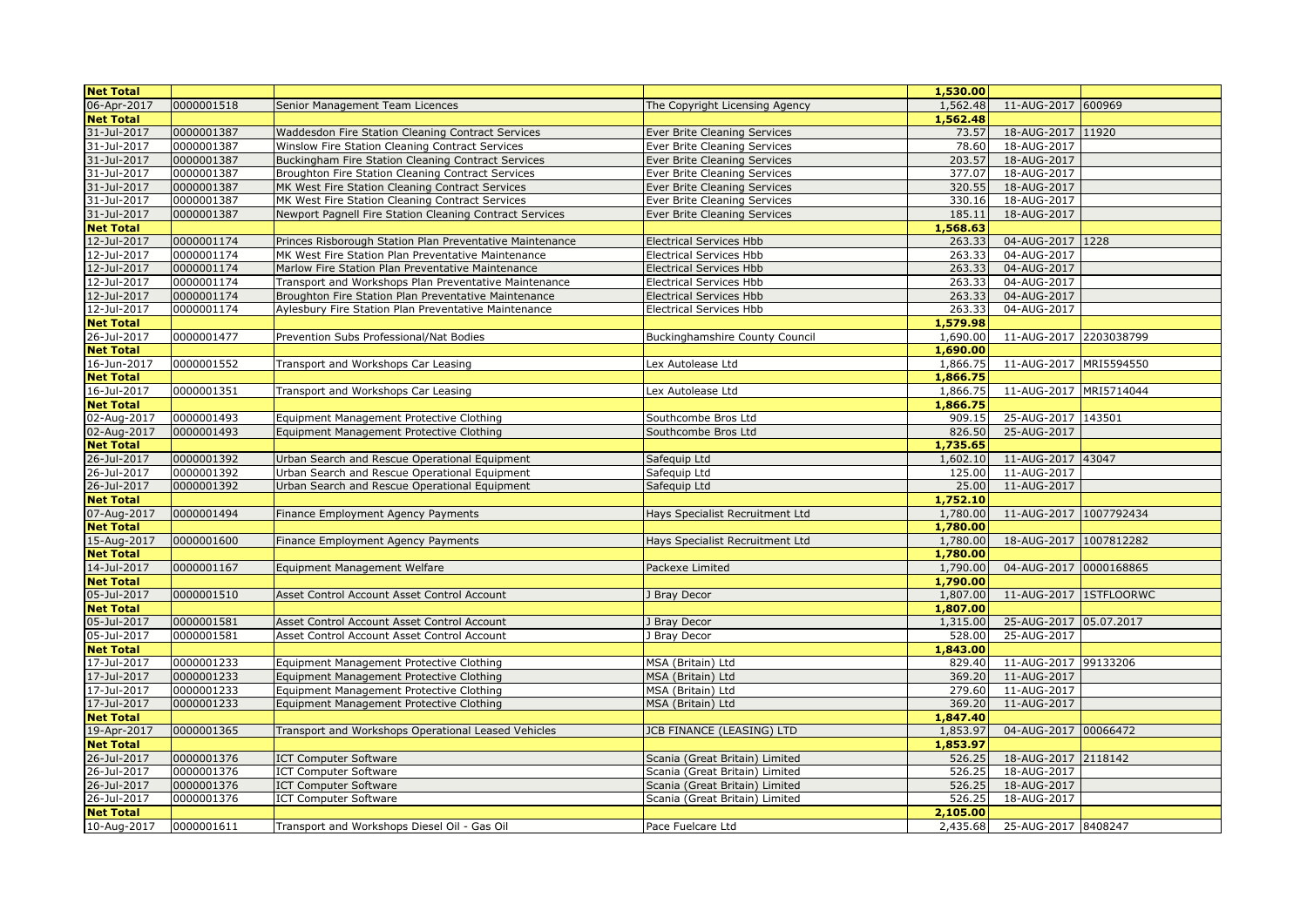| <b>Net Total</b> |            |                                                            |                              | 2,435.68 |                        |                           |
|------------------|------------|------------------------------------------------------------|------------------------------|----------|------------------------|---------------------------|
| 26-Jul-2017      | 0000001357 | High Wycombe Fire Station Plan Preventative Maintenance    | <b>Antac Support Service</b> | 866.50   | 25-AUG-2017 49036      |                           |
| 26-Jul-2017      | 0000001357 | Marlow Fire Station Plan Preventative Maintenance          | <b>Antac Support Service</b> | 574.69   | 25-AUG-2017            |                           |
| 26-Jul-2017      | 0000001357 | Beaconsfield Fire Station Plan Preventative Maintenance    | <b>Antac Support Service</b> | 496.03   | 25-AUG-2017            |                           |
| 26-Jul-2017      | 0000001357 | Gerrards Cross Fire Station Plan Preventative Maintenance  | <b>Antac Support Service</b> | 235.05   | 25-AUG-2017            |                           |
| 26-Jul-2017      | 0000001357 | Property Team Plan Preventative Maintenance                | <b>Antac Support Service</b> | 115.69   | 25-AUG-2017            |                           |
| 26-Jul-2017      | 0000001357 | Amersham Fire Station Plan Preventative Maintenance        | <b>Antac Support Service</b> | 229.79   | 25-AUG-2017            |                           |
| <b>Net Total</b> |            |                                                            |                              | 2,517.75 |                        |                           |
| 27-Jul-2017      | 0000001598 | Equipment Management Welfare                               | Chubb Fire Ltd               | 2,557.80 | 25-AUG-2017 6467870    |                           |
| <b>Net Total</b> |            |                                                            |                              | 2,557.80 |                        |                           |
| 01-Aug-2017      | 0000001465 | <b>ICT Main Communications</b>                             | Daisy Telecoms Ltd           | 2,611.04 | 18-AUG-2017 7141013    |                           |
| <b>Net Total</b> |            |                                                            |                              | 2,611.04 |                        |                           |
| 27-Jul-2017      | 0000001463 | Equipment Management Welfare                               | Viewbrite Europe Ltd         | 2,718.00 | 18-AUG-2017 7000140    |                           |
| <b>Net Total</b> |            |                                                            |                              | 2,718.00 |                        |                           |
| 25-Jul-2017      | 0000001428 | <b>ICT Main Communications</b>                             | Updata Infrastructure Uk     | 2,731.85 | 25-AUG-2017 6092009587 |                           |
| <b>Net Total</b> |            |                                                            |                              | 2,731.85 |                        |                           |
| 11-Jul-2017      | 0000001224 | Equipment Management General Postage                       | Fire Hosetech Ltd            | 20.00    | 04-AUG-2017 4680       |                           |
| 11-Jul-2017      | 0000001224 | Equipment Management Welfare                               | Fire Hosetech Ltd            | 2,800.00 | 04-AUG-2017            |                           |
| <b>Net Total</b> |            |                                                            |                              | 2,820.00 |                        |                           |
| 28-Feb-2017      | 0000001754 | Finance Consultancy Fees                                   | <b>Bruton Knowles</b>        | 3,000.00 |                        | 24-AUG-2017 BHM-17-19800  |
| <b>Net Total</b> |            |                                                            |                              | 3,000.00 |                        |                           |
| 31-Jul-2017      | 0000001597 | Human Resources Occupational Health Nurse Sess             | M.K. Occupational Health     | 3,050.00 | 25-AUG-2017 90303      |                           |
| <b>Net Total</b> |            |                                                            |                              | 3,050.00 |                        |                           |
| 21-Jul-2017      | 0000001332 | Asset Control Account Asset Control Account                | Sutch Lifting Equipment      | 888.00   | 11-AUG-2017 301540     |                           |
| 21-Jul-2017      | 0000001332 | Asset Control Account Asset Control Account                | Sutch Lifting Equipment      | 444.00   | 11-AUG-2017            |                           |
| 21-Jul-2017      | 0000001332 | Asset Control Account Asset Control Account                | Sutch Lifting Equipment      | 2,208.00 | 11-AUG-2017            |                           |
| <b>Net Total</b> |            |                                                            |                              | 3,540.00 |                        |                           |
| 28-Jul-2017      | 0000001418 | Transport and Workshops Diesel Oil - Gas Oil               | Pace Fuelcare Ltd            | 3,769.95 | 11-AUG-2017 8357347    |                           |
| <b>Net Total</b> |            |                                                            |                              | 3,769.95 |                        |                           |
| 07-Aug-2017      | 0000001474 | Admin Buildings - HQ Electricity                           | Haven Power                  | 3,895.87 |                        | 11-AUG-2017  IN1102458418 |
| <b>Net Total</b> |            |                                                            |                              | 3,895.87 |                        |                           |
| 27-Jul-2017      | 0000001355 | Newport Pagnell Fire Station Plan Preventative Maintenance | <b>Instant Doors</b>         | 171.70   | 25-AUG-2017 MK3761     |                           |
| 27-Jul-2017      | 0000001355 | MK West Fire Station Plan Preventative Maintenance         | <b>Instant Doors</b>         | 171.70   | 25-AUG-2017            |                           |
| 27-Jul-2017      | 0000001355 | MK West Fire Station Plan Preventative Maintenance         | <b>Instant Doors</b>         | 171.70   | 25-AUG-2017            |                           |
| 27-Jul-2017      | 0000001355 | Winslow Fire Station Plan Preventative Maintenance         | <b>Instant Doors</b>         | 171.70   | 25-AUG-2017            |                           |
| 27-Jul-2017      | 0000001355 | Brill Fire Station Plan Preventative Maintenance           | <b>Instant Doors</b>         | 171.70   | 25-AUG-2017            |                           |
| 27-Jul-2017      | 0000001355 | High Wycombe Fire Station Plan Preventative Maintenance    | <b>Instant Doors</b>         | 171.70   | 25-AUG-2017            |                           |
| 27-Jul-2017      | 0000001355 | Marlow Fire Station Plan Preventative Maintenance          | <b>Instant Doors</b>         | 171.70   | 25-AUG-2017            |                           |
| 27-Jul-2017      | 0000001355 | Marlow Fire Station Plan Preventative Maintenance          | <b>Instant Doors</b>         | 171.70   | 25-AUG-2017            |                           |
| 27-Jul-2017      | 0000001355 | Admin Buildings - Unit 7 Plan Preventative Maintenance     | <b>Instant Doors</b>         | 171.70   | 25-AUG-2017            |                           |
| 27-Jul-2017      | 0000001355 | Olney Fire Station Plan Preventative Maintenance           | <b>Instant Doors</b>         | 171.70   | 25-AUG-2017            |                           |
| 27-Jul-2017      | 0000001355 | Buckingham Fire Station Plan Preventative Maintenance      | <b>Instant Doors</b>         | 171.70   | 25-AUG-2017            |                           |
| 27-Jul-2017      | 0000001355 | Waddesdon Fire Station Plan Preventative Maintenance       | <b>Instant Doors</b>         | 171.70   | 25-AUG-2017            |                           |
| 27-Jul-2017      | 0000001355 | Aylesbury Fire Station Plan Preventative Maintenance       | <b>Instant Doors</b>         | 171.70   | 25-AUG-2017            |                           |
| 27-Jul-2017      | 0000001355 | Haddenham Fire Station Plan Preventative Maintenance       | <b>Instant Doors</b>         | 171.70   | 25-AUG-2017            |                           |
| 27-Jul-2017      | 0000001355 | Princes Risborough Station Plan Preventative Maintenance   | <b>Instant Doors</b>         | 171.70   | 25-AUG-2017            |                           |
| 27-Jul-2017      | 0000001355 | Beaconsfield Fire Station Plan Preventative Maintenance    | <b>Instant Doors</b>         | 171.70   | 25-AUG-2017            |                           |
| 27-Jul-2017      | 0000001355 | Gerrards Cross Fire Station Plan Preventative Maintenance  | <b>Instant Doors</b>         | 171.70   | 25-AUG-2017            |                           |
| 27-Jul-2017      | 0000001355 | Great Missenden Fire Station Plan Preventative Maintenance | <b>Instant Doors</b>         | 171.70   | 25-AUG-2017            |                           |
| 27-Jul-2017      | 0000001355 | Admin Buildings - HQ Plan Preventative Maintenance         | <b>Instant Doors</b>         | 171.70   | 25-AUG-2017            |                           |
| 27-Jul-2017      | 0000001355 | Property Team Plan Preventative Maintenance                | <b>Instant Doors</b>         | 171.70   | 25-AUG-2017            |                           |
| 27-Jul-2017      | 0000001355 | Broughton Fire Station Plan Preventative Maintenance       | <b>Instant Doors</b>         | 171.70   | 25-AUG-2017            |                           |
| 27-Jul-2017      | 0000001355 | Amersham Fire Station Plan Preventative Maintenance        | <b>Instant Doors</b>         | 171.70   | 25-AUG-2017            |                           |
| 27-Jul-2017      | 0000001355 | Chesham Fire Station Plan Preventative Maintenance         | <b>Instant Doors</b>         | 171.70   | 25-AUG-2017            |                           |
| <b>Net Total</b> |            |                                                            |                              | 3,949.10 |                        |                           |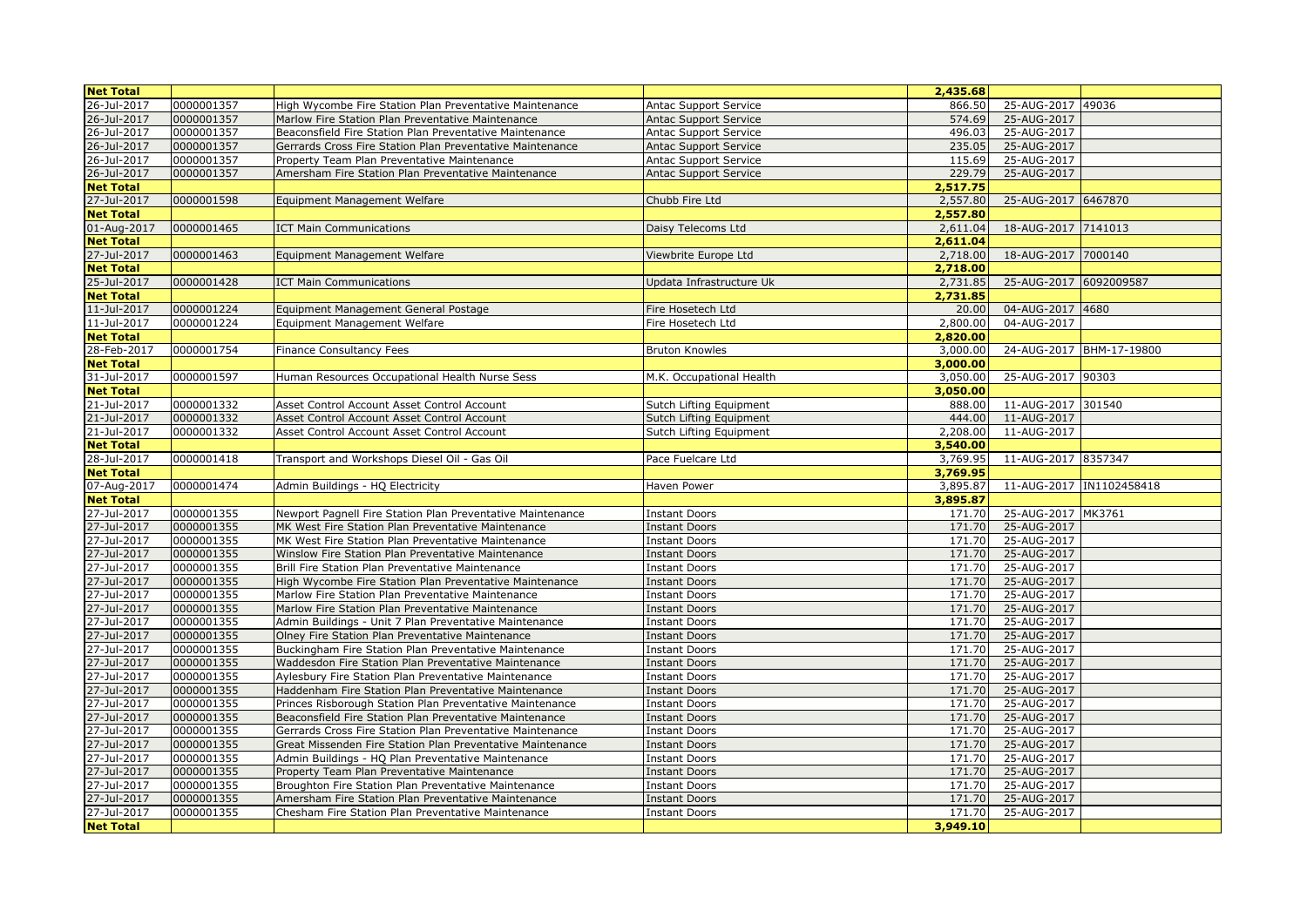| 14-Jul-2017      | 0000001249 | Thames Valley Fire Control Agency Services     | Royal Berkshire Fire Authority     | 3,964.25 | 04-AUG-2017 OP/I000436  |                            |
|------------------|------------|------------------------------------------------|------------------------------------|----------|-------------------------|----------------------------|
| <b>Net Total</b> |            |                                                |                                    | 3,964.25 |                         |                            |
| 11-Aug-2017      | 0000001601 | Health and Safety Miscellaneous Expenses       | <b>CIRRUS Research PLC</b>         | 18.00    | 25-AUG-2017 55161       |                            |
| 11-Aug-2017      | 0000001601 | Health and Safety Miscellaneous Expenses       | <b>CIRRUS Research PLC</b>         | 671.00   | 25-AUG-2017             |                            |
| 11-Aug-2017      | 0000001601 | Health and Safety Miscellaneous Expenses       | <b>CIRRUS Research PLC</b>         | 3,315.48 | 25-AUG-2017             |                            |
| <b>Net Total</b> |            |                                                |                                    | 4,004.48 |                         |                            |
| 03-Aug-2017      | 0000001648 | <b>ICT Main Communications</b>                 | <b>EE Ltd</b>                      | 354.18   | 25-AUG-2017 01262302608 |                            |
| 03-Aug-2017      | 0000001648 | <b>ICT Main Communications</b>                 | <b>EE Ltd</b>                      | 4,073.25 | 25-AUG-2017             |                            |
| <b>Net Total</b> |            |                                                |                                    | 4,427.43 |                         |                            |
| 04-Aug-2017      | 0000001478 | Equipment Management Protective Clothing       | <b>Bristol Uniform Limited</b>     | 4,170.00 | 18-AUG-2017 403096      |                            |
| <b>Net Total</b> |            |                                                |                                    | 4,170.00 |                         |                            |
| 24-Jul-2017      | 0000001306 | Driving School Consultancy Fees                | Oxfordshire County Council         | 2,220,00 | 11-AUG-2017 3920170530  |                            |
| 24-Jul-2017      | 0000001306 | Driving School Consultancy Fees                | Oxfordshire County Council         | 300.00   | 11-AUG-2017             |                            |
| 24-Jul-2017      | 0000001306 | Driving School Consultancy Fees                | Oxfordshire County Council         | 5.95     | 11-AUG-2017             |                            |
| 24-Jul-2017      | 0000001306 | Driving School Consultancy Fees                | Oxfordshire County Council         | 41.65    | 11-AUG-2017             |                            |
| 24-Jul-2017      | 0000001306 | Driving School Consultancy Fees                | Oxfordshire County Council         | 525.48   | 11-AUG-2017             |                            |
| 24-Jul-2017      | 0000001306 | Driving School Consultancy Fees                | Oxfordshire County Council         | 540.00   | 11-AUG-2017             |                            |
| 24-Jul-2017      | 0000001306 | Driving School Consultancy Fees                | Oxfordshire County Council         | 30.00    | 11-AUG-2017             |                            |
| 24-Jul-2017      | 0000001306 | Driving School Consultancy Fees                | Oxfordshire County Council         | 550.00   | 11-AUG-2017             |                            |
| <b>Net Total</b> |            |                                                |                                    | 4,213.08 |                         |                            |
| 31-May-2017      | 0000001624 | Equipment Management PPE Repairs               | Bristol Uniform Limited (Care A/C) | 4,216.52 | 18-AUG-2017 393640      |                            |
| <b>Net Total</b> |            |                                                |                                    | 4,216.52 |                         |                            |
| 27-Jun-2017      | 0000001626 | Equipment Management PPE Repairs               | Bristol Uniform Limited (Care A/C) | 4,216.52 | 18-AUG-2017 397290      |                            |
| <b>Net Total</b> |            |                                                |                                    | 4,216.52 |                         |                            |
| 27-Jul-2017      | 0000001625 | Equipment Management PPE Repairs               | Bristol Uniform Limited (Care A/C) | 4,216.52 | 18-AUG-2017 401888      |                            |
| <b>Net Total</b> |            |                                                |                                    | 4,216.52 |                         |                            |
| 31-Jul-2017      | 0000001334 | Human Resources Occupational Health Nurse Sess | M.K. Occupational Health           | 4,241.66 | 18-AUG-2017 90203       |                            |
| <b>Net Total</b> |            |                                                |                                    | 4,241.66 |                         |                            |
| 10-Jul-2017      | 0000001076 | Equipment Management Protective Clothing       | MSA (BRITAIN) LTD                  | 2,190.00 | 04-AUG-2017 99120951    |                            |
| 10-Jul-2017      | 0000001076 | Equipment Management Protective Clothing       | <b>MSA (BRITAIN) LTD</b>           | 2,190.00 | 04-AUG-2017             |                            |
| <b>Net Total</b> |            |                                                |                                    | 4,380.00 |                         |                            |
| 01-Aug-2017      | 0000001421 | <b>ESMCP Consultancy Fees</b>                  | Mott MacDonald Ltd                 | 4,987.50 | 18-AUG-2017 IN00371869  |                            |
| <b>Net Total</b> |            |                                                |                                    | 4,987.50 |                         |                            |
| 21-Jul-2017      | 0000001347 | Property Team General Repairs & Maintenance    | Central(High Rise)Limited          | 699.00   | 11-AUG-2017 29731       |                            |
| 21-Jul-2017      | 0000001347 | Property Team General Repairs & Maintenance    | Central(High Rise)Limited          | 993.00   | 11-AUG-2017             |                            |
| 21-Jul-2017      | 0000001347 | Property Team General Repairs & Maintenance    | Central(High Rise)Limited          | 587.00   | 11-AUG-2017             |                            |
| 21-Jul-2017      | 0000001347 | Property Team General Repairs & Maintenance    | Central(High Rise)Limited          | 434.00   | 11-AUG-2017             |                            |
| 21-Jul-2017      | 0000001347 | Property Team General Repairs & Maintenance    | Central(High Rise)Limited          | 1,089.00 | 11-AUG-2017             |                            |
| 21-Jul-2017      | 0000001347 | Property Team General Repairs & Maintenance    | Central(High Rise)Limited          | 1,035.00 | 11-AUG-2017             |                            |
| 21-Jul-2017      | 0000001347 | Property Team General Repairs & Maintenance    | Central(High Rise)Limited          | 349.00   | 11-AUG-2017             |                            |
| 21-Jul-2017      | 0000001347 | Property Team General Repairs & Maintenance    | Central(High Rise)Limited          | 485.00   | 11-AUG-2017             |                            |
| <b>Net Total</b> |            |                                                |                                    | 5,671.00 |                         |                            |
| 31-Jul-2017      | 0000001391 | Human Resources Consultancy Fees               | Korn Ferry                         | 6,000.00 | 18-AUG-2017 1195016235  |                            |
| <b>Net Total</b> |            |                                                |                                    | 6,000.00 |                         |                            |
| 09-Aug-2017      | 0000001593 | Payroll Control Account Childcare Vouchers     | Sodexo P&MM Ltd Childcare Plus     | 6,392.17 | 18-AUG-2017 3341261     |                            |
| <b>Net Total</b> |            |                                                |                                    | 6,392.17 |                         |                            |
| 14-Aug-2017      | 0000001715 | Admin Buildings - Unit 7 Electricity           | Scottish Hydro Elec (Was Sse)      | 1,221.45 |                         | 25-AUG-2017 ELECTRICJULY17 |
| 14-Aug-2017      | 0000001715 | Great Missenden Fire Station Electricity       | Scottish Hydro Elec (Was Sse)      | 143.95   | 25-AUG-2017             |                            |
| 14-Aug-2017      | 0000001715 | <b>Buckingham Fire Station Electricity</b>     | Scottish Hydro Elec (Was Sse)      | 168.14   | 25-AUG-2017             |                            |
| 14-Aug-2017      | 0000001715 | Princes Risborough Station Electricity         | Scottish Hydro Elec (Was Sse)      | 220.34   | 25-AUG-2017             |                            |
| 14-Aug-2017      | 0000001715 | Admin Buildings - Haddenham Electricity        | Scottish Hydro Elec (Was Sse)      | 179.09   | 25-AUG-2017             |                            |
| 14-Aug-2017      | 0000001715 | Admin Buildings - Marlow Electricity           | Scottish Hydro Elec (Was Sse)      | 794.85   | 25-AUG-2017             |                            |
| 14-Aug-2017      | 0000001715 | Transport and Workshops Electricity            | Scottish Hydro Elec (Was Sse)      | 105.71   | 25-AUG-2017             |                            |
| 14-Aug-2017      | 0000001715 | Olney Fire Station Electricity                 | Scottish Hydro Elec (Was Sse)      | 821.47   | 25-AUG-2017             |                            |
| 14-Aug-2017      | 0000001715 | MK West Fire Station Electricity               | Scottish Hydro Elec (Was Sse)      | 538.70   | 25-AUG-2017             |                            |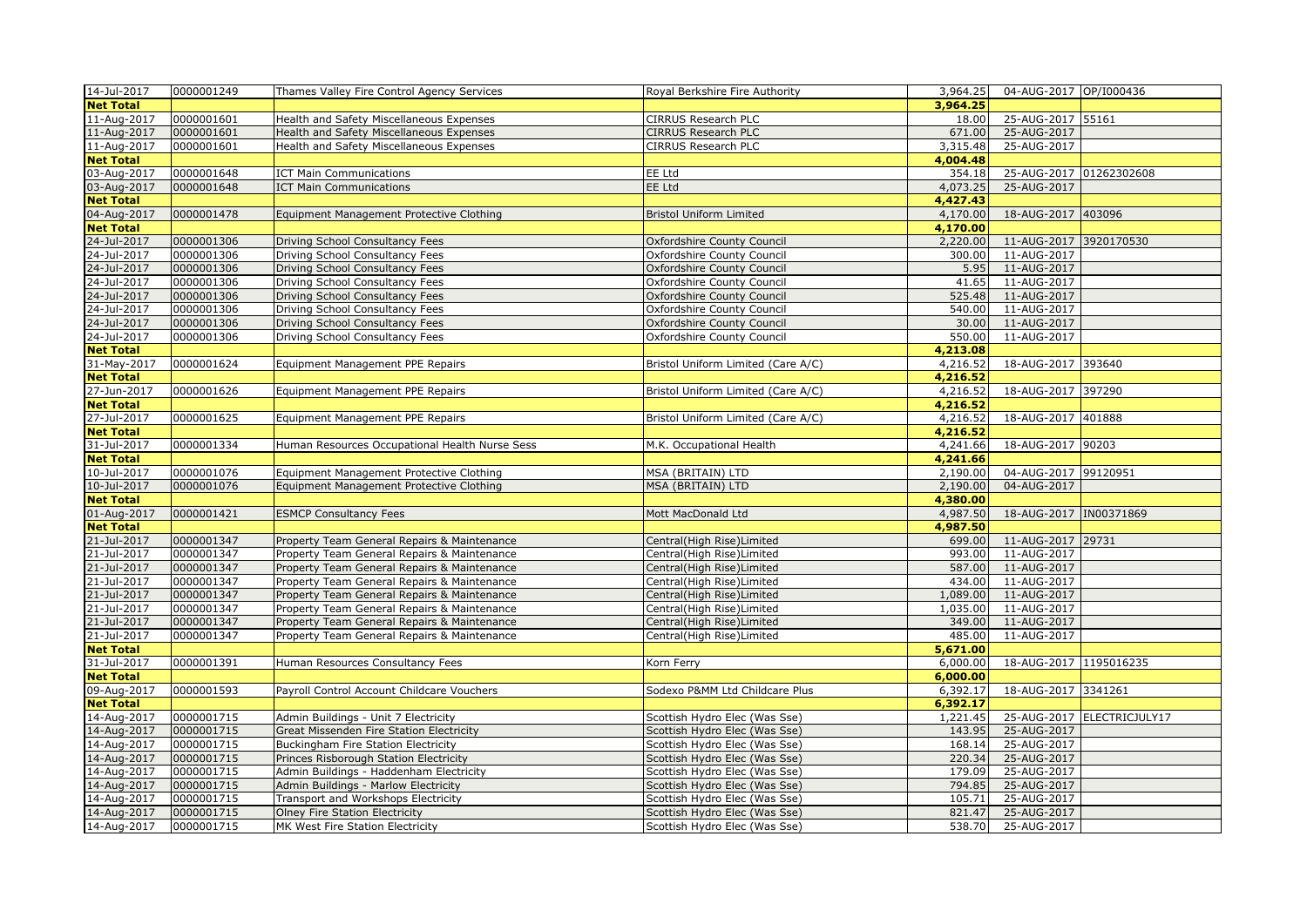| 14-Aug-2017                     | 0000001715 | MK West Fire Station Electricity                   | Scottish Hydro Elec (Was Sse)         | 695.14                 | 25-AUG-2017            |                                |
|---------------------------------|------------|----------------------------------------------------|---------------------------------------|------------------------|------------------------|--------------------------------|
| 14-Aug-2017                     | 0000001715 | <b>Brill Fire Station Electricity</b>              | Scottish Hydro Elec (Was Sse)         | 307.08                 | 25-AUG-2017            |                                |
| 14-Aug-2017                     | 0000001715 | High Wycombe Fire Station Electricity              | Scottish Hydro Elec (Was Sse)         | 630.70                 | 25-AUG-2017            |                                |
| 14-Aug-2017                     | 0000001715 | Beaconsfield Fire Station Electricity              | Scottish Hydro Elec (Was Sse)         | 414.67                 | 25-AUG-2017            |                                |
| 14-Aug-2017                     | 0000001715 | Gerrards Cross Fire Station Electricity            | Scottish Hydro Elec (Was Sse)         | 718.36                 | 25-AUG-2017            |                                |
| 14-Aug-2017                     | 0000001715 | Amersham Fire Station Electricity                  | Scottish Hydro Elec (Was Sse)         | 292.37                 | 25-AUG-2017            |                                |
| 14-Aug-2017                     | 0000001715 | Chesham Fire Station Electricity                   | Scottish Hydro Elec (Was Sse)         | 375.50                 | 25-AUG-2017            |                                |
| 14-Aug-2017                     | 0000001715 | Buckingham Fire Station Electricity                | Scottish Hydro Elec (Was Sse)         | 443.29                 | 25-AUG-2017            |                                |
| <b>Net Total</b>                |            |                                                    |                                       | 8,070.81               |                        |                                |
| 21-Jul-2017                     | 0000001318 | Asset Control Account Asset Control Account        | Oak Park Alarms Security Serv Ltd     | 7,745.00               | 18-AUG-2017 66731      |                                |
| <b>Net Total</b>                |            |                                                    |                                       | 7,745.00               |                        |                                |
| 31-Jul-2017                     | 0000001468 | Equipment Management Welfare                       | Jafco Tools Ltd                       | 661.20                 | 25-AUG-2017 0000005260 |                                |
| 31-Jul-2017                     | 0000001468 | Equipment Management Welfare                       | Jafco Tools Ltd                       | 145.92                 | 25-AUG-2017            |                                |
| 31-Jul-2017                     | 0000001468 | Equipment Management Welfare                       | Jafco Tools Ltd                       | 447.45                 | 25-AUG-2017            |                                |
| 31-Jul-2017                     | 0000001468 | Equipment Management Welfare                       | Jafco Tools Ltd                       | 495.90                 | 25-AUG-2017            |                                |
| 31-Jul-2017                     | 0000001468 | Equipment Management Welfare                       | Jafco Tools Ltd                       | 1,710.00               | 25-AUG-2017            |                                |
| 31-Jul-2017                     | 0000001468 | Equipment Management Welfare                       | Jafco Tools Ltd                       | 441.75                 | 25-AUG-2017            |                                |
| 31-Jul-2017                     | 0000001468 | Equipment Management Welfare                       | Jafco Tools Ltd                       | 768.00                 | 25-AUG-2017            |                                |
| 31-Jul-2017                     | 0000001468 | Equipment Management Welfare                       | Jafco Tools Ltd                       | 347.70                 | 25-AUG-2017            |                                |
| 31-Jul-2017                     | 0000001468 | Equipment Management Welfare                       | Jafco Tools Ltd                       | 319.20                 | 25-AUG-2017            |                                |
| 31-Jul-2017                     | 0000001468 | Equipment Management Welfare                       | Jafco Tools Ltd                       | 333.45                 | 25-AUG-2017            |                                |
| 31-Jul-2017                     | 0000001468 | Equipment Management Welfare                       | Jafco Tools Ltd                       | 379.62                 | 25-AUG-2017            |                                |
| 31-Jul-2017                     | 0000001468 | Equipment Management Welfare                       | Jafco Tools Ltd                       | 289.56                 | 25-AUG-2017            |                                |
| 31-Jul-2017                     | 0000001468 | Equipment Management Welfare                       | Jafco Tools Ltd                       | 300.39                 | 25-AUG-2017            |                                |
| 31-Jul-2017                     | 0000001468 | <b>Equipment Management Welfare</b>                | Jafco Tools Ltd                       | 1,180.85               | 25-AUG-2017            |                                |
| <b>Net Total</b>                |            |                                                    |                                       | 7,820.99               |                        |                                |
| 27-Jul-2017                     | 0000001511 | Corporate Management External Audit Fees           | Ernst & Young Llp                     | 7,845.00               |                        | 11-AUG-2017 GB10100132732      |
| <b>Net Total</b>                |            |                                                    |                                       | 7,845.00               |                        |                                |
| 31-Jul-2017                     | 0000001464 | Transport and Workshops Employment Agency Payments | <b>Truckeast Ltd</b>                  | 8,085.00               | 18-AUG-2017 11690379   |                                |
| <b>Net Total</b>                |            |                                                    |                                       | 8,085.00               |                        |                                |
| 04-Aug-2017                     | 0000001497 | Urban Search and Rescue Contracted Maintenance     | <b>Babcock Critical services-MA</b>   | 9,464.93               | 25-AUG-2017 SMAI004603 |                                |
| <b>Net Total</b>                |            |                                                    |                                       | 9,464.93               |                        |                                |
| 05-Jul-2017                     | 0000001489 | Asset Control Account Asset Control Account        | Montagu Evans Llp                     | 14,756.96              | 18-AUG-2017 VA180215   |                                |
| <b>Net Total</b><br>05-Jul-2017 | 0000001490 |                                                    |                                       | 14,756.96<br>14,756.96 |                        |                                |
| <b>Net Total</b>                |            | Asset Control Account Asset Control Account        | Montagu Evans Llp                     | 14,756.96              | 18-AUG-2017 VA180214   |                                |
| 10-Aug-2017                     | 0000001587 | Asset Control Account Asset Control Account        | Montagu Evans Llp                     | 14,756.96              | 18-AUG-2017 VA180332   |                                |
| <b>Net Total</b>                |            |                                                    |                                       | 14,756.96              |                        |                                |
| 24-May-2017                     | 0000001263 | Short-term Creditors SAP GRIR Take On Balances     | <b>Buckinghamshire County Council</b> | 14,880.60              | 04-AUG-2017 2220002142 |                                |
| <b>Net Total</b>                |            |                                                    |                                       | 14,880.60              |                        |                                |
| 07-Aug-2017                     | 0000001553 | Payroll Control Account Payroll Control Account    | <b>Buckinghamshire County Council</b> | 19,409.12              |                        | 11-AUG-2017 LGPSEESBMKFAJULY17 |
| <b>Net Total</b>                |            |                                                    |                                       | 19,409.12              |                        |                                |
| 09-Aug-2017                     | 0000001550 | Asset Control Account Asset Control Account        | Pagnell Property Maintenance Ltd      | 21,690.22              |                        | 25-AUG-2017 P0005591/002       |
| <b>Net Total</b>                |            |                                                    |                                       | 21,690.22              |                        |                                |
| 15-Aug-2017                     | 0000001619 | <b>Operational Apprentices Agency Services</b>     | <b>Encompass Select Limited</b>       | 1,281.69               | 18-AUG-2017 1054       |                                |
| 15-Aug-2017                     | 0000001619 | <b>Operational Apprentices Agency Services</b>     | <b>Encompass Select Limited</b>       | 39,021.29              | 18-AUG-2017            |                                |
| 15-Aug-2017                     | 0000001619 | <b>Operational Apprentices Agency Services</b>     | <b>Encompass Select Limited</b>       | 1,656.12               | 18-AUG-2017            |                                |
| 15-Aug-2017                     | 0000001619 | Operational Apprentices Agency Services            | <b>Encompass Select Limited</b>       | 1,900.18               | 18-AUG-2017            |                                |
| 15-Aug-2017                     | 0000001619 | <b>Operational Apprentices Agency Services</b>     | <b>Encompass Select Limited</b>       | 3,621.84               | 18-AUG-2017            |                                |
| <b>Net Total</b>                |            |                                                    |                                       | 47,481.12              |                        |                                |
| 30-Jun-2017                     | 0000001414 | Asset Control Account Asset Control Account        | <b>Emergency One</b>                  | 52,388.47              | 04-AUG-2017 19439      |                                |
| <b>Net Total</b>                |            |                                                    |                                       | 52,388.47              |                        |                                |
| 30-Jun-2017                     | 0000001415 | Asset Control Account Asset Control Account        | <b>Emergency One</b>                  | 52,388.47              | 04-AUG-2017 19438      |                                |
| <b>Net Total</b>                |            |                                                    |                                       | 52,388.47              |                        |                                |
| 30-Jun-2017                     | 0000001416 | Asset Control Account Asset Control Account        | <b>Emergency One</b>                  | 52,388.47              | 04-AUG-2017 19437      |                                |